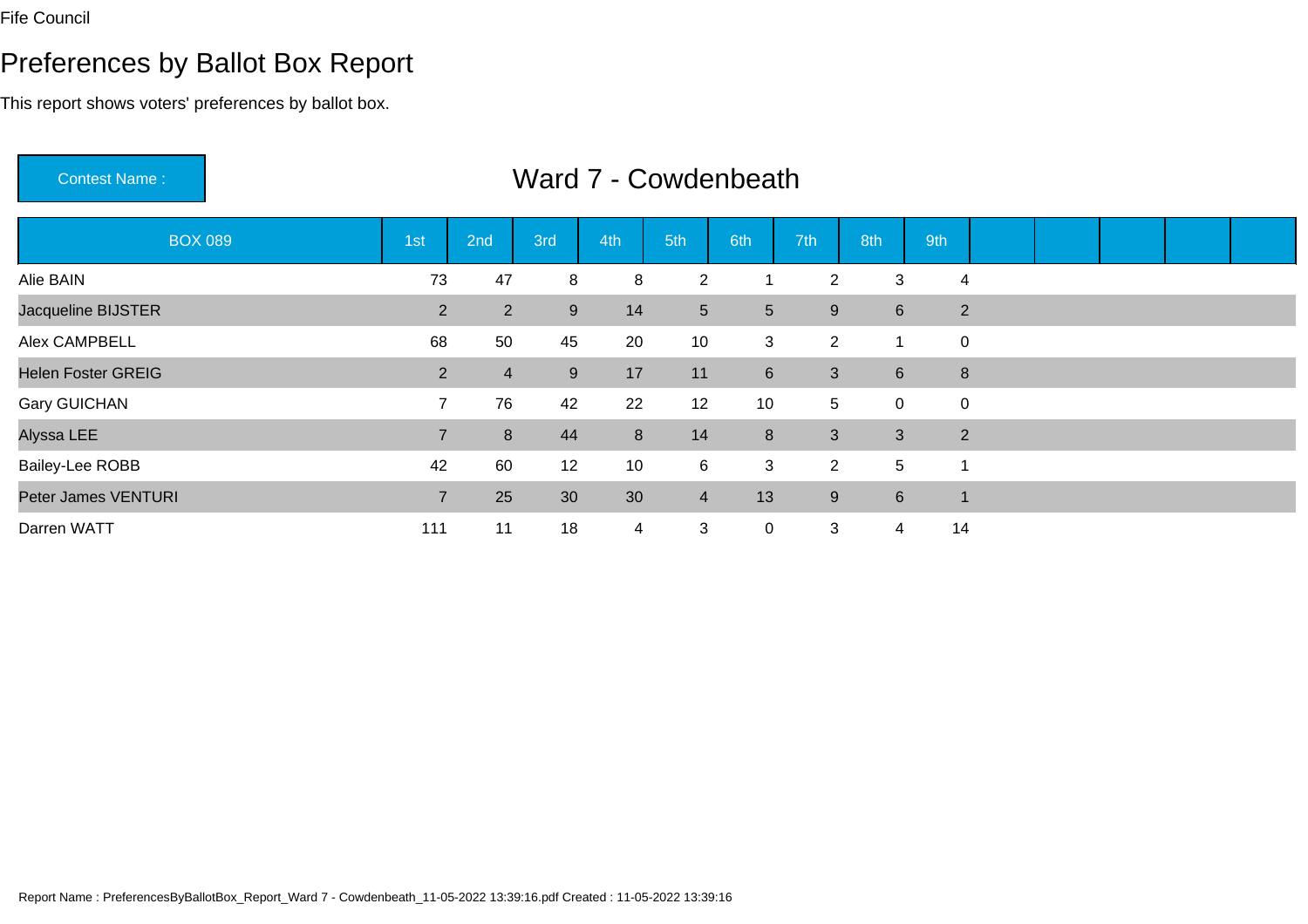Contest Name :

# Preferences by Ballot Box Report

This report shows voters' preferences by ballot box.

| <b>BOX 090</b>            | 1st            | 2nd            | 3rd            | 4th             | 5th            | 6th            | 7th            | 8th            | 9th            |  |  |  |
|---------------------------|----------------|----------------|----------------|-----------------|----------------|----------------|----------------|----------------|----------------|--|--|--|
| Alie BAIN                 | 76             | 70             | 16             | 13              | $\overline{2}$ | $\mathbf 0$    |                | 3              | 3              |  |  |  |
| Jacqueline BIJSTER        | 5 <sup>5</sup> | 3              | 18             | 13              | 10             | $\overline{4}$ | 5              | $\overline{2}$ | $\overline{2}$ |  |  |  |
| Alex CAMPBELL             | 62             | 48             | 36             | 22              | 6              | 6              | 4              | 1              | $\mathbf 0$    |  |  |  |
| <b>Helen Foster GREIG</b> | 3              | $6\phantom{1}$ | $\overline{4}$ | $5\overline{)}$ | $9\,$          | 5 <sup>5</sup> | 6              | 6              | $\overline{2}$ |  |  |  |
| <b>Gary GUICHAN</b>       | 10             | 64             | 34             | 21              | 11             | 8              | 3              | 3              |                |  |  |  |
| Alyssa LEE                | 9              | 13             | 59             | 13              | $\overline{7}$ | 6              | 3              | 2              | $\mathbf 1$    |  |  |  |
| <b>Bailey-Lee ROBB</b>    | 55             | 72             | 16             | $5\phantom{.0}$ | 4              | 3              | -1             | $\overline{4}$ | $\overline{2}$ |  |  |  |
| Peter James VENTURI       | $\overline{4}$ | 19             | 23             | 14              | 11             | 8              | $\overline{7}$ | $\overline{4}$ | 3              |  |  |  |
| Darren WATT               | 114            | 17             | 16             | $\overline{7}$  | $\mathbf 1$    | $\mathbf 0$    | 4              | 7              | 13             |  |  |  |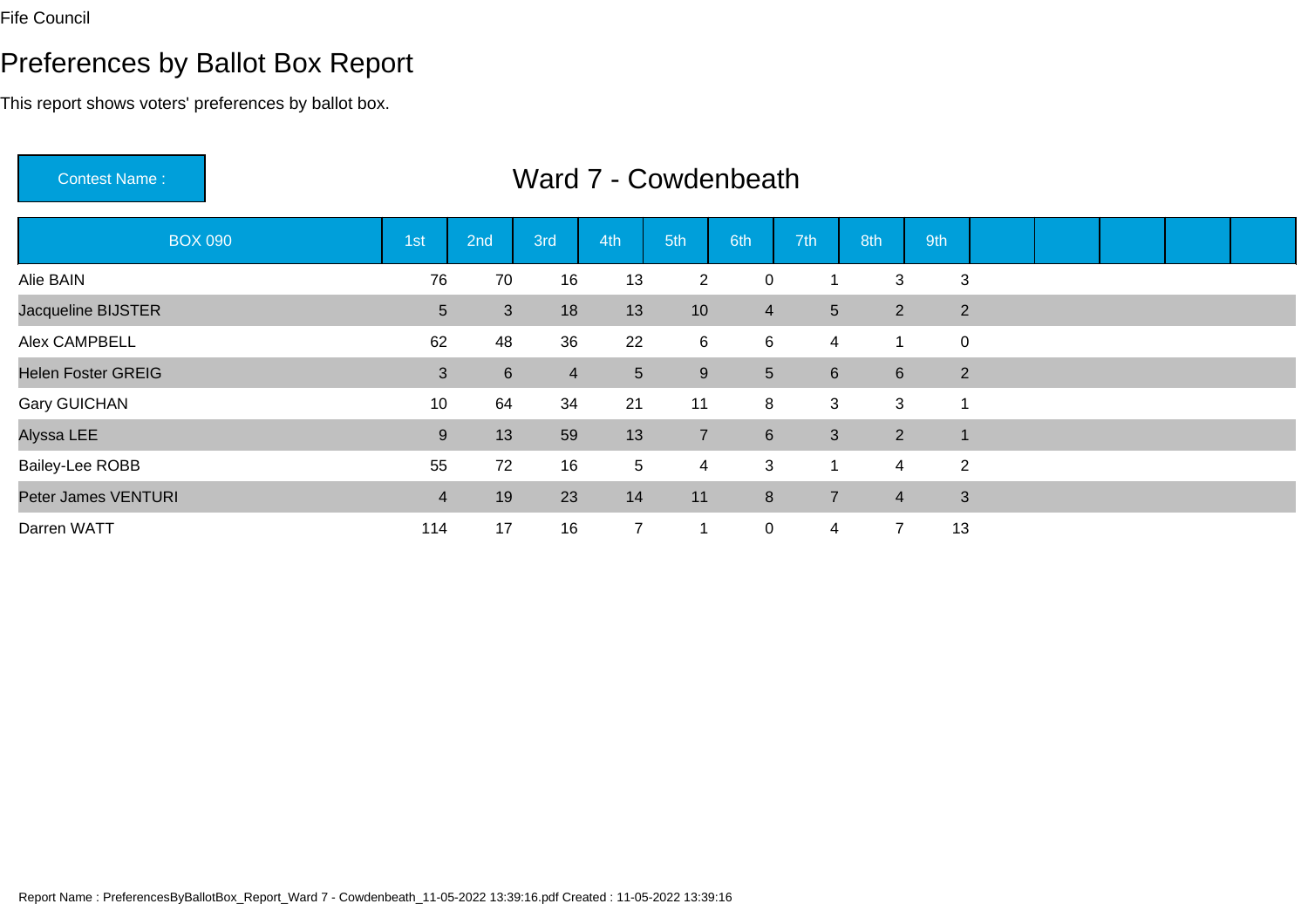# Preferences by Ballot Box Report

This report shows voters' preferences by ballot box.

Contest Name :

| <b>BOX 091</b>            | 1 <sub>st</sub> | 2nd             | 3rd            | 4th            | 5th             | 6th            | 7th             | 8th         | 9th                      |                |  |  |
|---------------------------|-----------------|-----------------|----------------|----------------|-----------------|----------------|-----------------|-------------|--------------------------|----------------|--|--|
| Alie BAIN                 | 78              | 35              | 15             | $\overline{5}$ | 6               | $\mathbf 0$    | 0               | 0           | $\overline{0}$           |                |  |  |
| Jacqueline BIJSTER        | 6               | $\overline{4}$  | $\overline{7}$ | 8              | $2^{\circ}$     | 3              | $\mathbf{3}$    | 1           | $\overline{\phantom{a}}$ |                |  |  |
| Alex CAMPBELL             | 65              | 43              | 30             | 16             | $5\overline{)}$ | 3              |                 | $\pmb{0}$   |                          | $\mathbf 0$    |  |  |
| <b>Helen Foster GREIG</b> | $2^{\circ}$     | $\overline{4}$  | $\overline{4}$ | $\mathbf{0}$   | $2^{\circ}$     | 3              | 2               | $\,6\,$     |                          | 3              |  |  |
| <b>Gary GUICHAN</b>       | 35              | 67              | 18             | 14             | 13              | 3              | $\overline{2}$  | 1           | $\mathbf 0$              |                |  |  |
| Alyssa LEE                | $9\,$           | $6\overline{6}$ | 39             | 9              | $\overline{4}$  | 3              | -1              | -1          | $\overline{\phantom{a}}$ |                |  |  |
| <b>Bailey-Lee ROBB</b>    | 30              | 67              | 14             | 12             | 1               | 2 <sup>1</sup> | $\mathbf 0$     | $\mathbf 0$ | $\overline{0}$           |                |  |  |
| Peter James VENTURI       | 6               | 9               | 11             | $6\phantom{1}$ | $\mathbf{3}$    | 9              | $6\overline{6}$ | -1          |                          | $\overline{0}$ |  |  |
| Darren WATT               | 24              | 9               | 16             | $\overline{2}$ | $\overline{2}$  | $\mathbf 0$    | 1               | 3           | 8                        |                |  |  |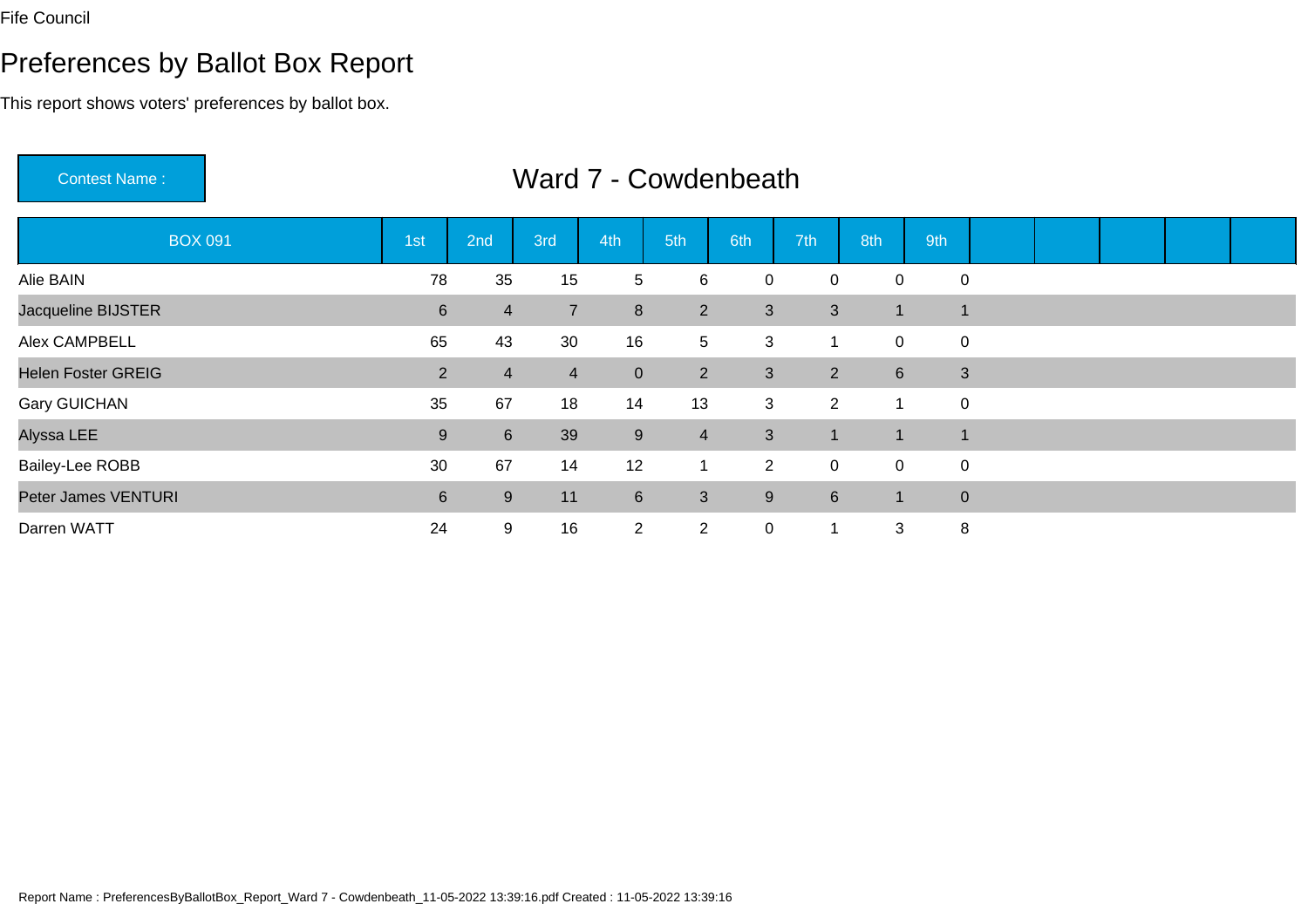# Preferences by Ballot Box Report

This report shows voters' preferences by ballot box.

Contest Name :

| <b>BOX 092</b>            | 1st            | 2nd              | 3rd             | 4th              | 5th             | 6th            | 7th             | 8th            | 9th            |  |  |  |
|---------------------------|----------------|------------------|-----------------|------------------|-----------------|----------------|-----------------|----------------|----------------|--|--|--|
| Alie BAIN                 | 87             | 49               | 15              | $\overline{4}$   | $\overline{2}$  | 2              |                 |                | 3              |  |  |  |
| Jacqueline BIJSTER        | $\mathfrak{B}$ | $\overline{4}$   | 17              | 11               | $5\overline{)}$ | 5              | $6\overline{6}$ | $\overline{4}$ | 2              |  |  |  |
| Alex CAMPBELL             | 63             | 46               | 41              | 13               | $6\overline{6}$ | 4              | $\overline{2}$  | 1              | $\mathbf 0$    |  |  |  |
| <b>Helen Foster GREIG</b> | $\bf 8$        | $\overline{7}$   | $5\phantom{.0}$ | $\overline{2}$   | $\overline{4}$  | $\overline{4}$ | 3               | 8              | $6\phantom{1}$ |  |  |  |
| <b>Gary GUICHAN</b>       | 40             | 71               | 19              | 19               | $7^{\circ}$     | $\overline{7}$ | $\overline{2}$  | 1              | $\mathbf 0$    |  |  |  |
| Alyssa LEE                | $\overline{4}$ | 10               | 38              | $\boldsymbol{9}$ | $\overline{7}$  | $2^{\circ}$    | $\overline{7}$  | $\overline{2}$ | 2              |  |  |  |
| Bailey-Lee ROBB           | 41             | 77               | 13              | 17               | $\overline{7}$  | $\mathsf{O}$   | -1              | -1             |                |  |  |  |
| Peter James VENTURI       | $\overline{2}$ | $6 \overline{6}$ | 16              | 11               | 10              | 5 <sup>5</sup> | $6\overline{6}$ | 6              |                |  |  |  |
| Darren WATT               | 50             | 10               | 15              | 8                | 3               | 4              | 1               | 3              | 8              |  |  |  |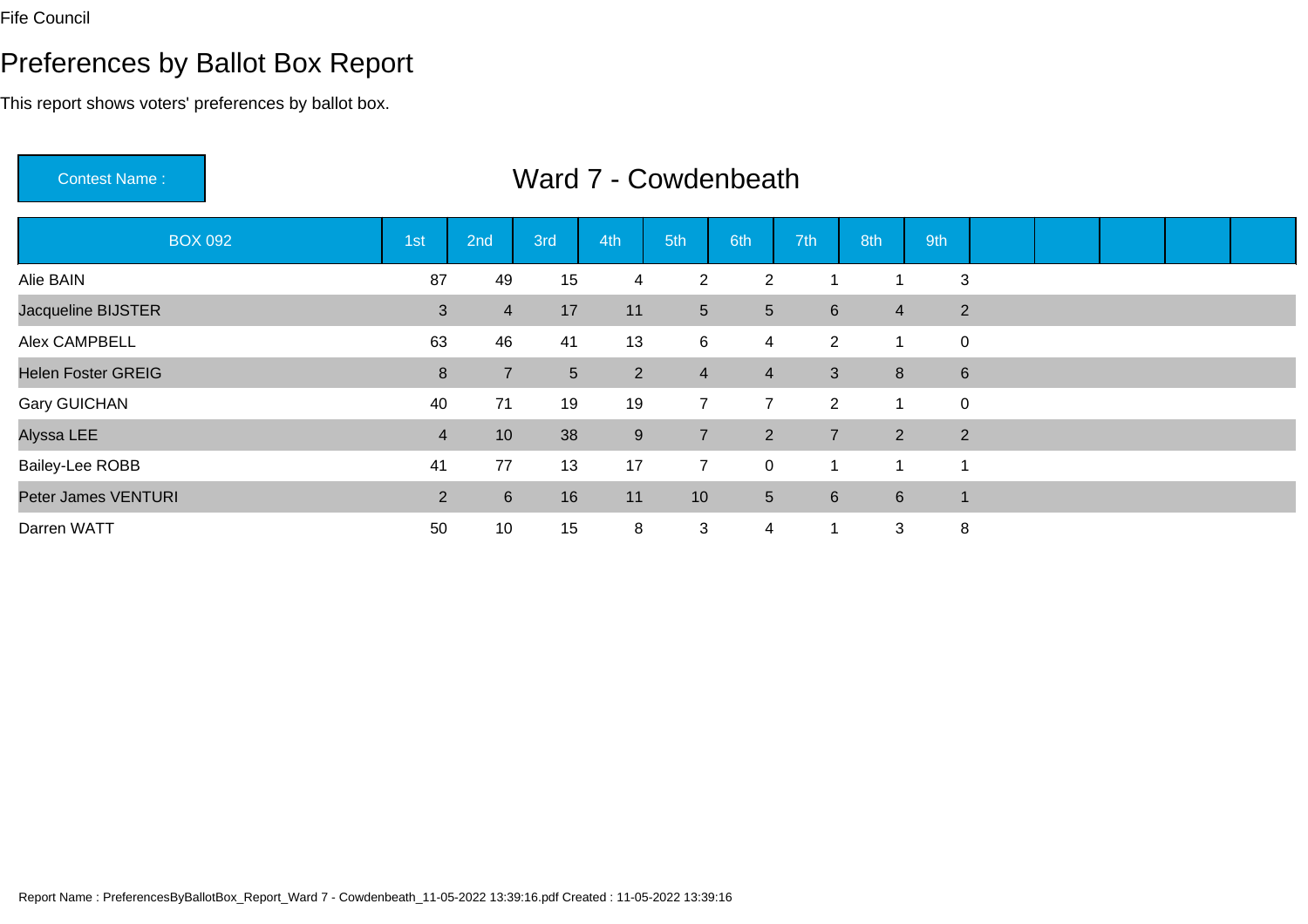Contest Name :

#### Preferences by Ballot Box Report

This report shows voters' preferences by ballot box.

BOX 093 1st 2nd 3rd 4th 5th 6th 7th 8th 9th Alie BAINN 3 2 2 1 0 Jacqueline BIJSTERR<br>
1 1 3 3 3 5 1 7 18 4 1 1 3 3 Alex CAMPBELL <sup>66</sup> <sup>52</sup> <sup>31</sup> <sup>6</sup> <sup>8</sup> <sup>3</sup> <sup>2</sup> <sup>0</sup> <sup>0</sup> Helen Foster GREIG <sup>6</sup> <sup>5</sup> <sup>4</sup> <sup>3</sup> <sup>4</sup> <sup>4</sup> <sup>8</sup> <sup>2</sup> <sup>1</sup> Gary GUICHANN 12 5 3 2 1 3 Alyssa LEE <sup>9</sup> <sup>10</sup> <sup>40</sup> <sup>6</sup> <sup>5</sup> <sup>8</sup> <sup>0</sup> <sup>3</sup> <sup>2</sup> Bailey-Lee ROBBB 31 74 20 6 0 2 0 1 4 Peter James VENTURI $\blacksquare$  <sup>8</sup> <sup>17</sup> <sup>15</sup> <sup>6</sup> <sup>7</sup> <sup>6</sup> <sup>4</sup> <sup>0</sup> Darren WATTT 56 11 23 6 1 0 2 8 7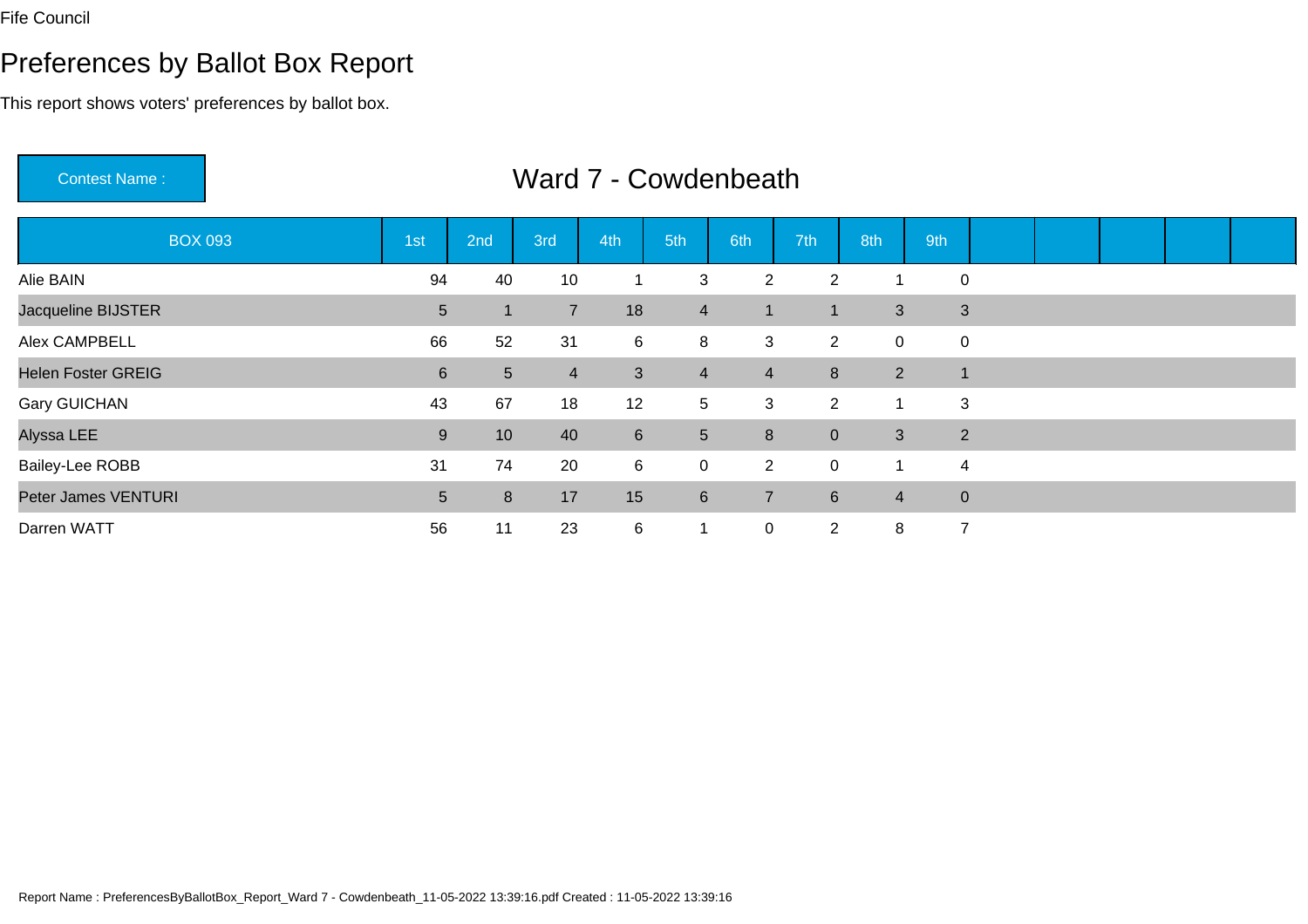Contest Name :

# Preferences by Ballot Box Report

This report shows voters' preferences by ballot box.

| <b>BOX 094</b>            | 1st            | 2nd            | 3rd     | 4th             | 5th            | 6th            | 7th             | 8th            | 9th            |  |  |  |
|---------------------------|----------------|----------------|---------|-----------------|----------------|----------------|-----------------|----------------|----------------|--|--|--|
| Alie BAIN                 | 99             | 53             | 13      | 6               | 0              | $\mathbf 0$    |                 | $\overline{2}$ |                |  |  |  |
| Jacqueline BIJSTER        | 5 <sup>5</sup> | $6\phantom{1}$ | $\bf 8$ | 8               | 3              | $\overline{4}$ | $\overline{4}$  | $\overline{2}$ | $\mathbf{3}$   |  |  |  |
| Alex CAMPBELL             | 47             | 51             | 33      | 10              | 4              | 3              | 3               | $\overline{2}$ |                |  |  |  |
| <b>Helen Foster GREIG</b> | $\overline{2}$ | $\overline{7}$ | $9\,$   | $\overline{4}$  | 5 <sup>5</sup> | 3 <sup>1</sup> | 6               | 8              | $\overline{2}$ |  |  |  |
| <b>Gary GUICHAN</b>       | 38             | 52             | 23      | 14              | 8              | 3              | 3               | $\overline{4}$ | $\pmb{0}$      |  |  |  |
| Alyssa LEE                | $\overline{7}$ | $6\phantom{1}$ | 29      | $5\phantom{.0}$ | $\overline{2}$ | $\overline{7}$ | $\overline{4}$  | 3              | $\overline{2}$ |  |  |  |
| Bailey-Lee ROBB           | 47             | 78             | 13      | $5\phantom{.0}$ | 6              | $\mathbf 1$    | 1               | -1             | 3              |  |  |  |
| Peter James VENTURI       | $\mathbf{0}$   | 8              | 19      | $\overline{4}$  | 8              | $\overline{7}$ | $6\phantom{1}6$ | 5 <sup>5</sup> | $\mathbf 1$    |  |  |  |
| Darren WATT               | 62             | 11             | 13      | $\overline{5}$  | $\overline{2}$ | 3              | -1              | $\overline{2}$ | 14             |  |  |  |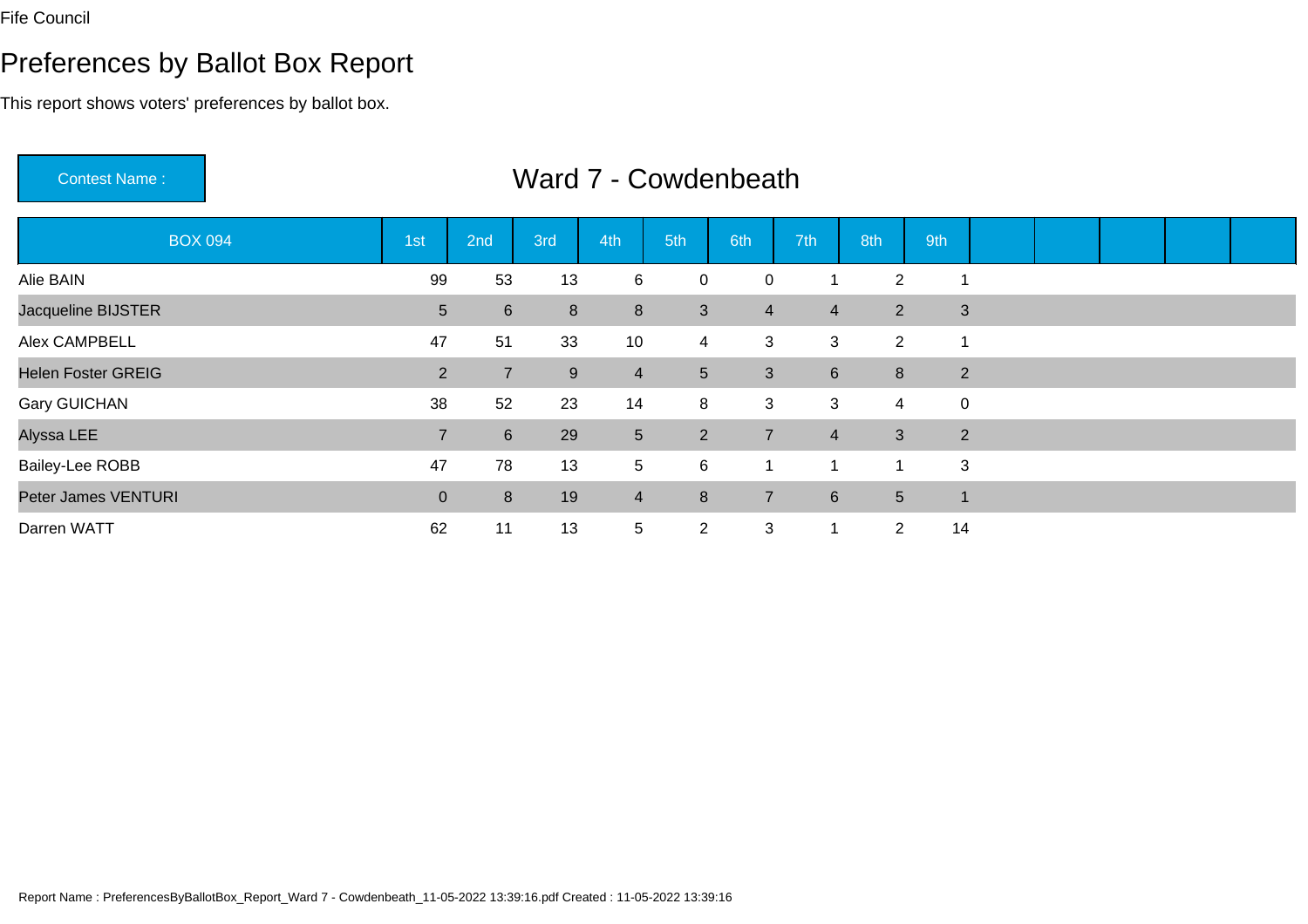# Preferences by Ballot Box Report

This report shows voters' preferences by ballot box.

Contest Name :

| <b>BOX 095</b>            | 1st            | 2nd            | 3rd            | 4th             | 5th            | 6th            | 7th             | 8th            | 9th                      |  |  |  |
|---------------------------|----------------|----------------|----------------|-----------------|----------------|----------------|-----------------|----------------|--------------------------|--|--|--|
| Alie BAIN                 | 119            | 56             | 13             | 6               | $\overline{2}$ | $\overline{2}$ | $\overline{2}$  | 0              | $\overline{2}$           |  |  |  |
| Jacqueline BIJSTER        | $\overline{0}$ | $\overline{4}$ | 17             | 10              | $\overline{4}$ | $\overline{4}$ | $\overline{7}$  | $\overline{2}$ | $\overline{\phantom{a}}$ |  |  |  |
| Alex CAMPBELL             | 89             | 54             | 40             | 14              | 10             | $7^{\circ}$    | 3               | 3              | $\mathbf 0$              |  |  |  |
| <b>Helen Foster GREIG</b> | $\overline{4}$ | $\overline{4}$ | $\overline{7}$ | 10              | $6\phantom{1}$ | $2^{\circ}$    | $6\overline{6}$ | 12             | $\overline{4}$           |  |  |  |
| <b>Gary GUICHAN</b>       | 21             | 84             | 29             | 26              | 14             | 6              | 3               | $\overline{2}$ | $\overline{2}$           |  |  |  |
| Alyssa LEE                | 17             | 11             | 46             | 14              | $6\phantom{1}$ | $\overline{4}$ | $\overline{2}$  | -1             | $\overline{2}$           |  |  |  |
| <b>Bailey-Lee ROBB</b>    | 47             | 91             | 26             | 12              | $\overline{4}$ | 1              | $\mathbf 0$     | 3              | $\mathbf 0$              |  |  |  |
| Peter James VENTURI       | $6\phantom{.}$ | 9              | 17             | 14              | 8              | 10             | 12              | $\overline{4}$ | 3                        |  |  |  |
| Darren WATT               | 49             | 14             | 23             | $5\phantom{.0}$ | 1              | 3              | $\mathbf 0$     | $\overline{ }$ | 18                       |  |  |  |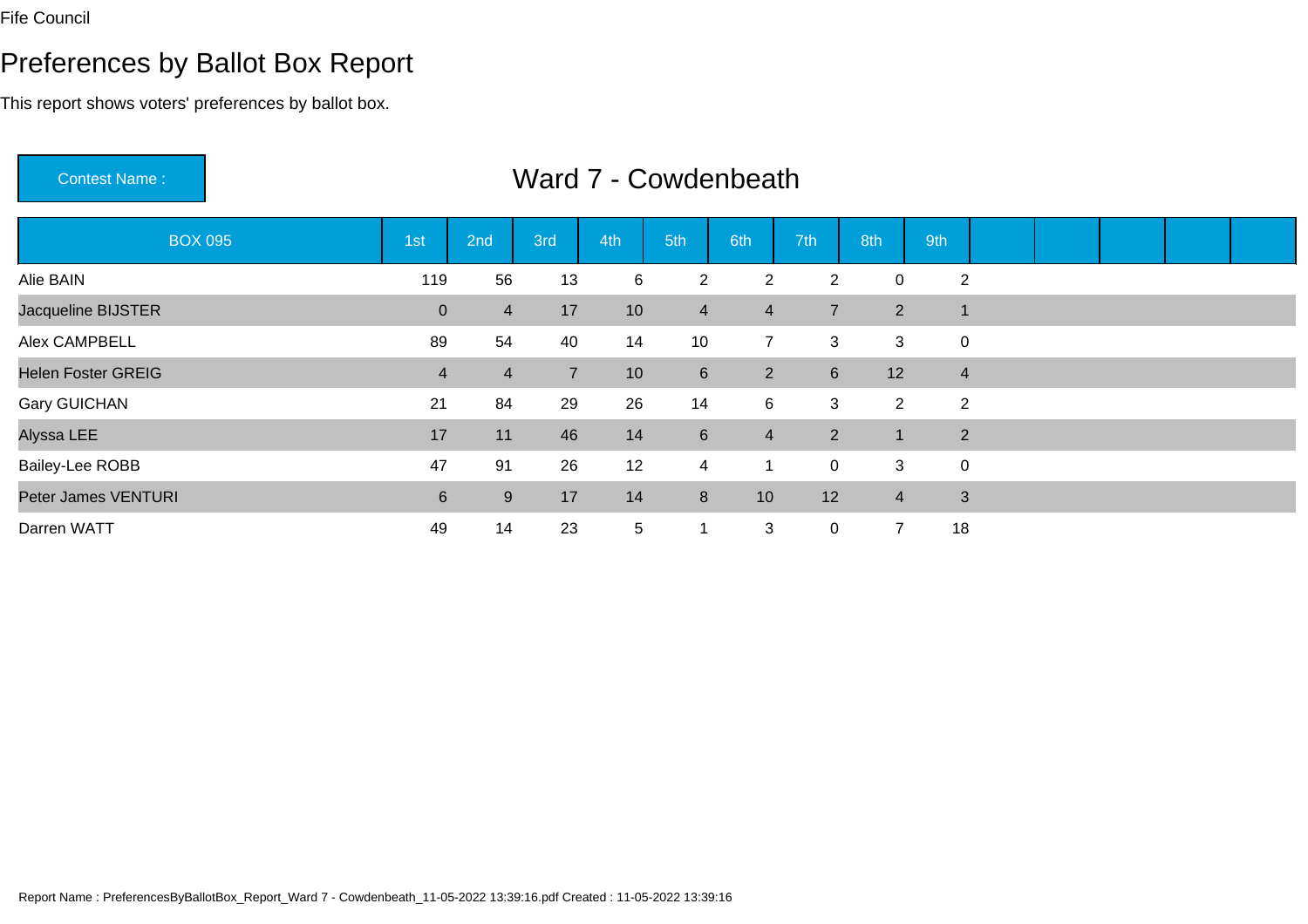Contest Name :

#### Preferences by Ballot Box Report

This report shows voters' preferences by ballot box.

BOX 096, 098 1st 2nd 3rd 4th 5th 6th 7th 8th 9th Alie BAINN 137 67 13 5 1 3 4 5 2 Jacqueline BIJSTERR<br>R<br>2 17 6 17 12 5 7 7 5 5 Alex CAMPBELL <sup>111</sup> <sup>71</sup> <sup>42</sup> <sup>17</sup> <sup>12</sup> <sup>4</sup> <sup>3</sup> <sup>0</sup> <sup>1</sup> Helen Foster GREIG <sup>6</sup> <sup>8</sup> <sup>17</sup> <sup>11</sup> <sup>16</sup> <sup>5</sup> <sup>4</sup> <sup>7</sup> <sup>1</sup> Gary GUICHANN 35 106 51 25 10 11 5 0 0 Alyssa LEE <sup>16</sup> <sup>15</sup> <sup>53</sup> <sup>9</sup> <sup>9</sup> <sup>9</sup> <sup>8</sup> <sup>3</sup> <sup>0</sup> Bailey-Lee ROBBB 12 32 12 2 1 3 5 5 Peter James VENTURI $\overline{1}$  , and  $\overline{2}$  , and  $\overline{2}$  <sup>7</sup> <sup>22</sup> <sup>25</sup> <sup>16</sup> <sup>6</sup> <sup>9</sup> <sup>9</sup> <sup>2</sup> Darren WATTT 3 28 23 20 3 4 3 1 7 19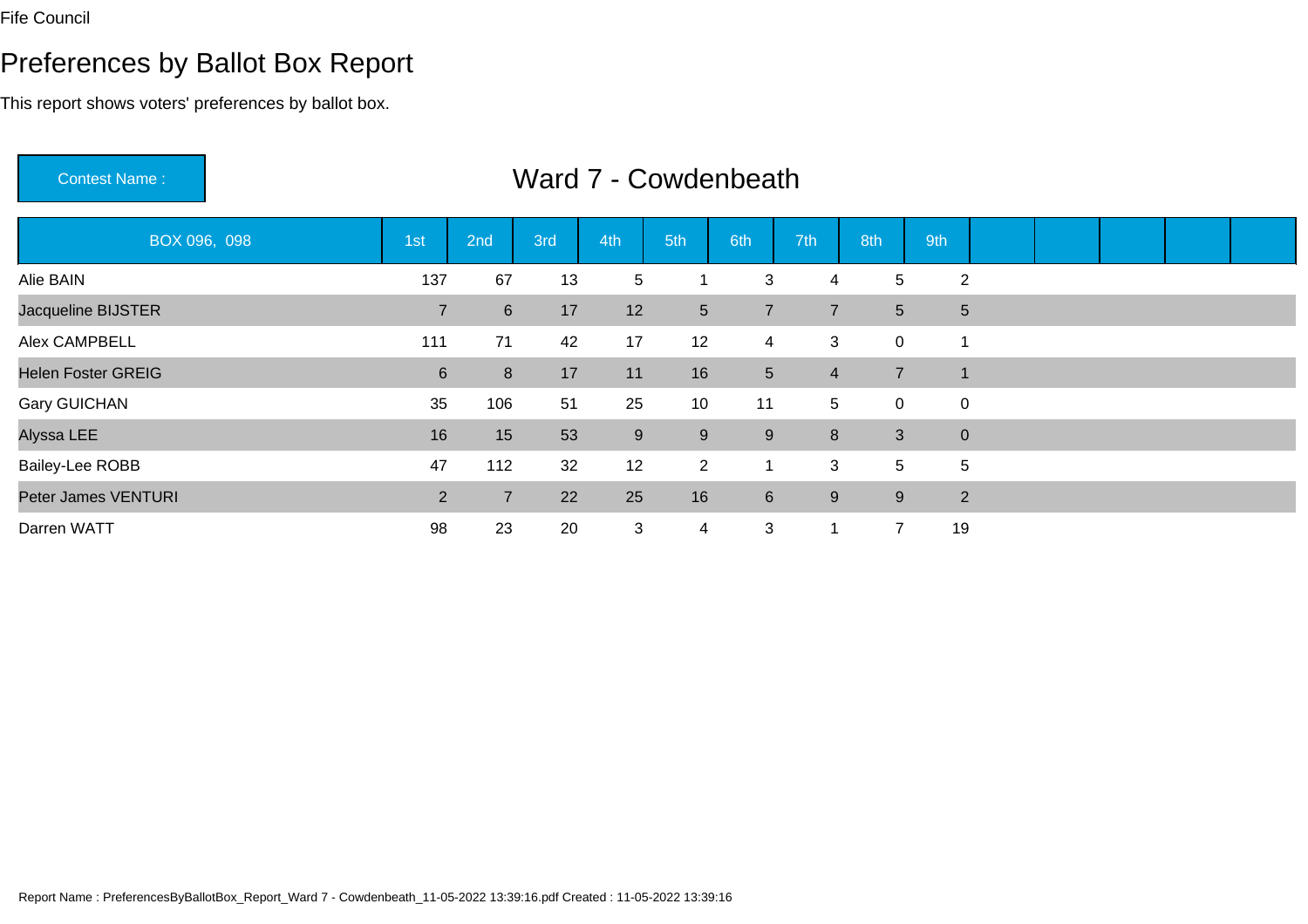Contest Name :

# Preferences by Ballot Box Report

This report shows voters' preferences by ballot box.

| <b>BOX 097</b>            | 1st            | 2nd            | 3rd | 4th            | 5th <sub>1</sub> | 6th            | 7th            | 8th             | 9th             |  |  |  |
|---------------------------|----------------|----------------|-----|----------------|------------------|----------------|----------------|-----------------|-----------------|--|--|--|
| Alie BAIN                 | 90             | 37             | 16  | 4              |                  | 3              | 2              |                 | 3               |  |  |  |
| Jacqueline BIJSTER        | 3              |                | 15  | 10             | 4                | 5 <sup>5</sup> | $\overline{7}$ | $\overline{7}$  | $5\phantom{.0}$ |  |  |  |
| Alex CAMPBELL             | 73             | 70             | 33  | 16             | 6                | 3              | $\overline{2}$ | 3               | 0               |  |  |  |
| <b>Helen Foster GREIG</b> | $\overline{4}$ | 3              | 10  | 12             | $\overline{7}$   | $\overline{7}$ | $\overline{4}$ | 8               | $\mathbf{3}$    |  |  |  |
| <b>Gary GUICHAN</b>       | 21             | 72             | 40  | 21             | 10               | 3              | 9              | 1               |                 |  |  |  |
| Alyssa LEE                | 8              | $\overline{5}$ | 44  | 13             | 8                | 10             | 6              | $\overline{0}$  | $\overline{0}$  |  |  |  |
| <b>Bailey-Lee ROBB</b>    | 23             | 79             | 9   | 12             | 6                | $\overline{1}$ | $\overline{2}$ | $6\phantom{.}6$ | $\overline{2}$  |  |  |  |
| Peter James VENTURI       | 5 <sup>5</sup> | 10             | 20  | 17             | 8                | 10             | $\overline{4}$ | $6\overline{6}$ | $\mathbf 1$     |  |  |  |
| Darren WATT               | 106            | 9              | 10  | $\overline{4}$ | 4                | $\overline{0}$ | $\overline{2}$ | $\overline{2}$  | 17              |  |  |  |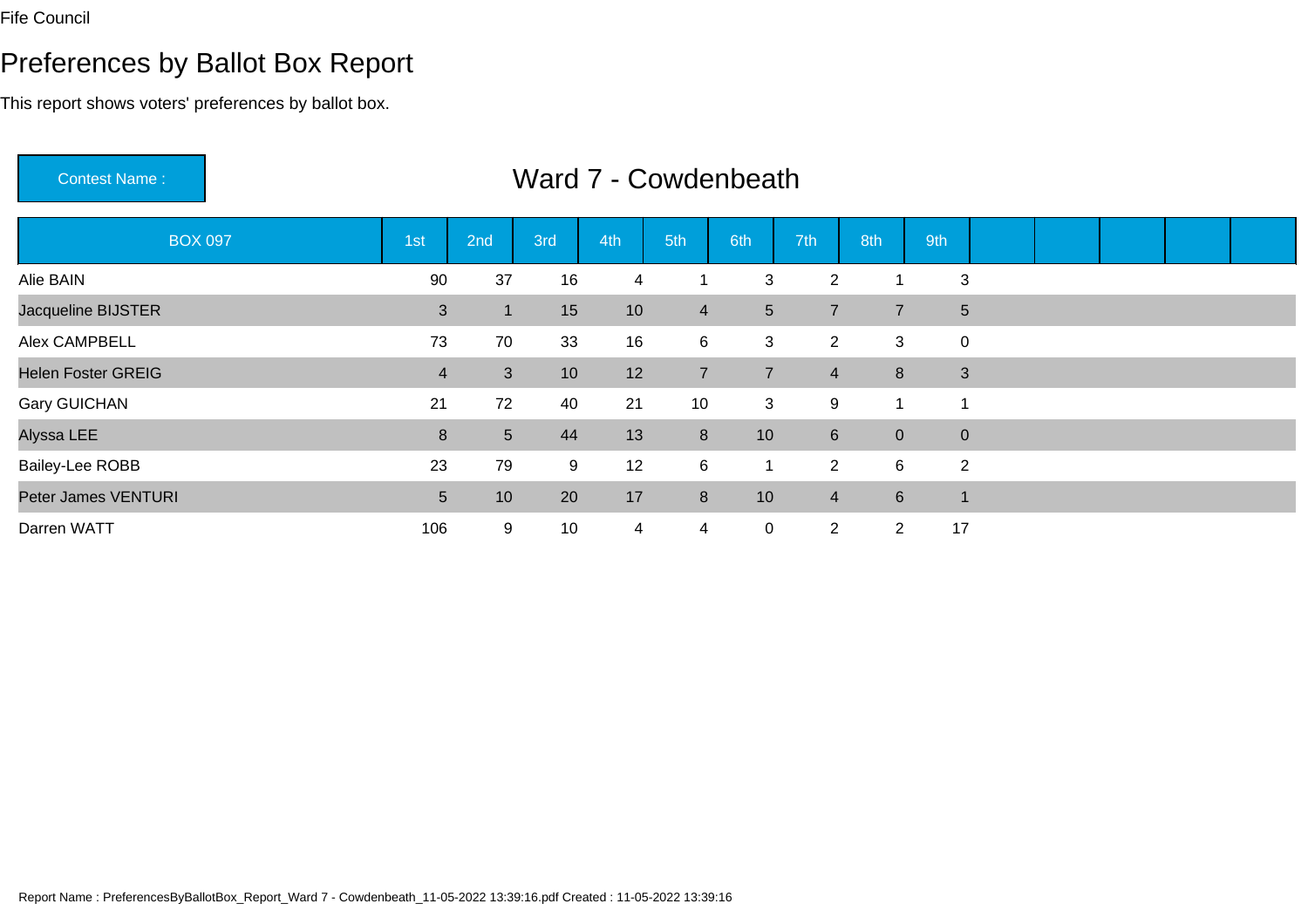# Preferences by Ballot Box Report

This report shows voters' preferences by ballot box.

Contest Name :

| <b>BOX 099</b>            | 1st             | 2nd            | 3rd | 4th             | 5th              | 6th            | 7th             | 8th            | 9th                     |  |  |  |
|---------------------------|-----------------|----------------|-----|-----------------|------------------|----------------|-----------------|----------------|-------------------------|--|--|--|
| Alie BAIN                 | 103             | 33             | 11  | $\overline{2}$  | 4                | $\overline{2}$ |                 | 6              | $\overline{2}$          |  |  |  |
| Jacqueline BIJSTER        | $5\phantom{.0}$ | $\overline{4}$ | 14  | 8               | $\overline{4}$   | $\overline{7}$ | $6\overline{6}$ | $\overline{1}$ | $6\phantom{1}$          |  |  |  |
| Alex CAMPBELL             | 157             | 45             | 30  | $5\phantom{.0}$ | 5                | $\overline{2}$ | -1              | 2              | $\mathbf 0$             |  |  |  |
| <b>Helen Foster GREIG</b> | 5               | 5 <sup>5</sup> | 11  | 11              | 8                | 3              | 2               | 8              | $\overline{4}$          |  |  |  |
| <b>Gary GUICHAN</b>       | 12              | 98             | 19  | 23              | $7^{\circ}$      | 4              | 4               | $\overline{2}$ | $\overline{0}$          |  |  |  |
| Alyssa LEE                | 8               | 5 <sup>5</sup> | 39  | 14              | $\boldsymbol{9}$ | 5 <sup>5</sup> | 5 <sup>5</sup>  | 2              | $\overline{\mathbf{A}}$ |  |  |  |
| <b>Bailey-Lee ROBB</b>    | 13              | 81             | 17  | 16              | $\overline{4}$   | $2^{\circ}$    | $\overline{7}$  | $\overline{2}$ | -1                      |  |  |  |
| Peter James VENTURI       | 5               | $\overline{7}$ | 22  | 17              | $\overline{5}$   | 8              | $6\overline{6}$ | 5              | $\overline{0}$          |  |  |  |
| Darren WATT               | 28              | 18             | 21  | $\overline{2}$  | $\overline{2}$   | 4              | 1               | 3              | 16                      |  |  |  |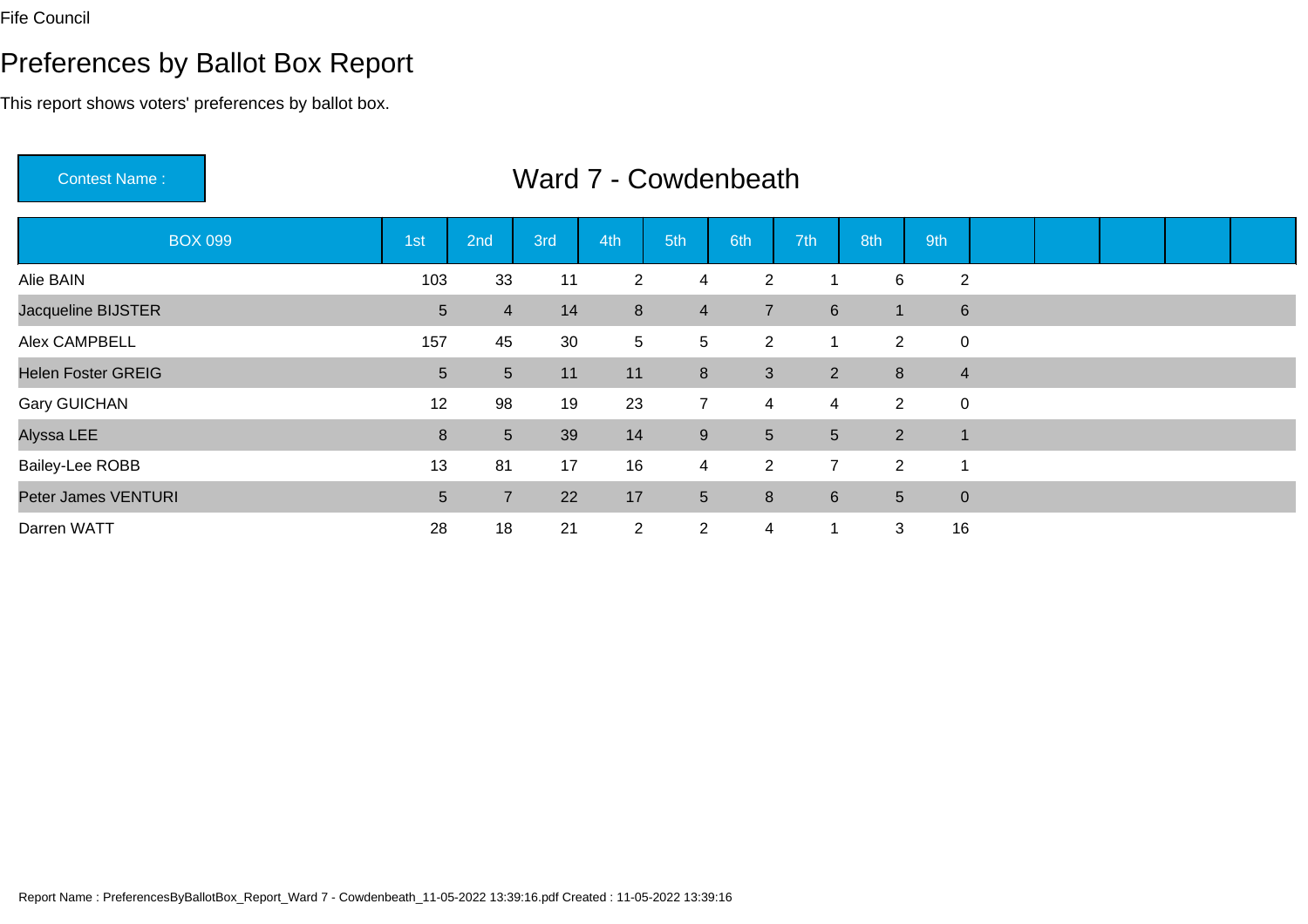Contest Name :

# Preferences by Ballot Box Report

This report shows voters' preferences by ballot box.

| <b>BOX 100</b>            | 1st            | 2nd            | 3rd | 4th             | 5th            | 6th            | 7th             | 8th             | 9th                     |  |  |  |
|---------------------------|----------------|----------------|-----|-----------------|----------------|----------------|-----------------|-----------------|-------------------------|--|--|--|
| Alie BAIN                 | 114            | 29             | 11  | 5 <sup>5</sup>  |                | 3              |                 | 3               |                         |  |  |  |
| Jacqueline BIJSTER        | 3              | 8              | 13  | $6\overline{6}$ | $\overline{4}$ | $\mathbf{1}$   | $6\overline{6}$ | $5\phantom{.0}$ | $\mathbf{0}$            |  |  |  |
| Alex CAMPBELL             | 137            | 33             | 26  | 7 <sup>1</sup>  | 5              | 3              | $2^{\circ}$     | $\overline{2}$  | $\overline{0}$          |  |  |  |
| <b>Helen Foster GREIG</b> | 5 <sup>5</sup> | 3              | 11  | $\overline{4}$  | $\overline{7}$ | $\overline{4}$ | 2               | $\overline{4}$  | $5\phantom{.0}$         |  |  |  |
| <b>Gary GUICHAN</b>       | 6              | 85             | 26  | 12              | $\overline{4}$ | 4              | $\overline{7}$  | $\mathbf 0$     | $\mathbf 0$             |  |  |  |
| Alyssa LEE                | 5 <sup>5</sup> | $\overline{7}$ | 31  | 10 <sup>°</sup> | 8              | 6              | $\overline{2}$  |                 | $\overline{\mathbf{A}}$ |  |  |  |
| <b>Bailey-Lee ROBB</b>    | 3              | 87             | 21  | 8               | $\overline{4}$ |                | $\overline{2}$  |                 | $\overline{4}$          |  |  |  |
| Peter James VENTURI       | $\overline{3}$ | 9              | 16  | 18              | 3              | 8              | $6\phantom{1}$  | $\overline{4}$  | $\overline{\mathbf{1}}$ |  |  |  |
| Darren WATT               | 25             | 10             | 20  | 8               | 3              | $\mathbf 0$    | $\mathbf 0$     | $\overline{7}$  | 12                      |  |  |  |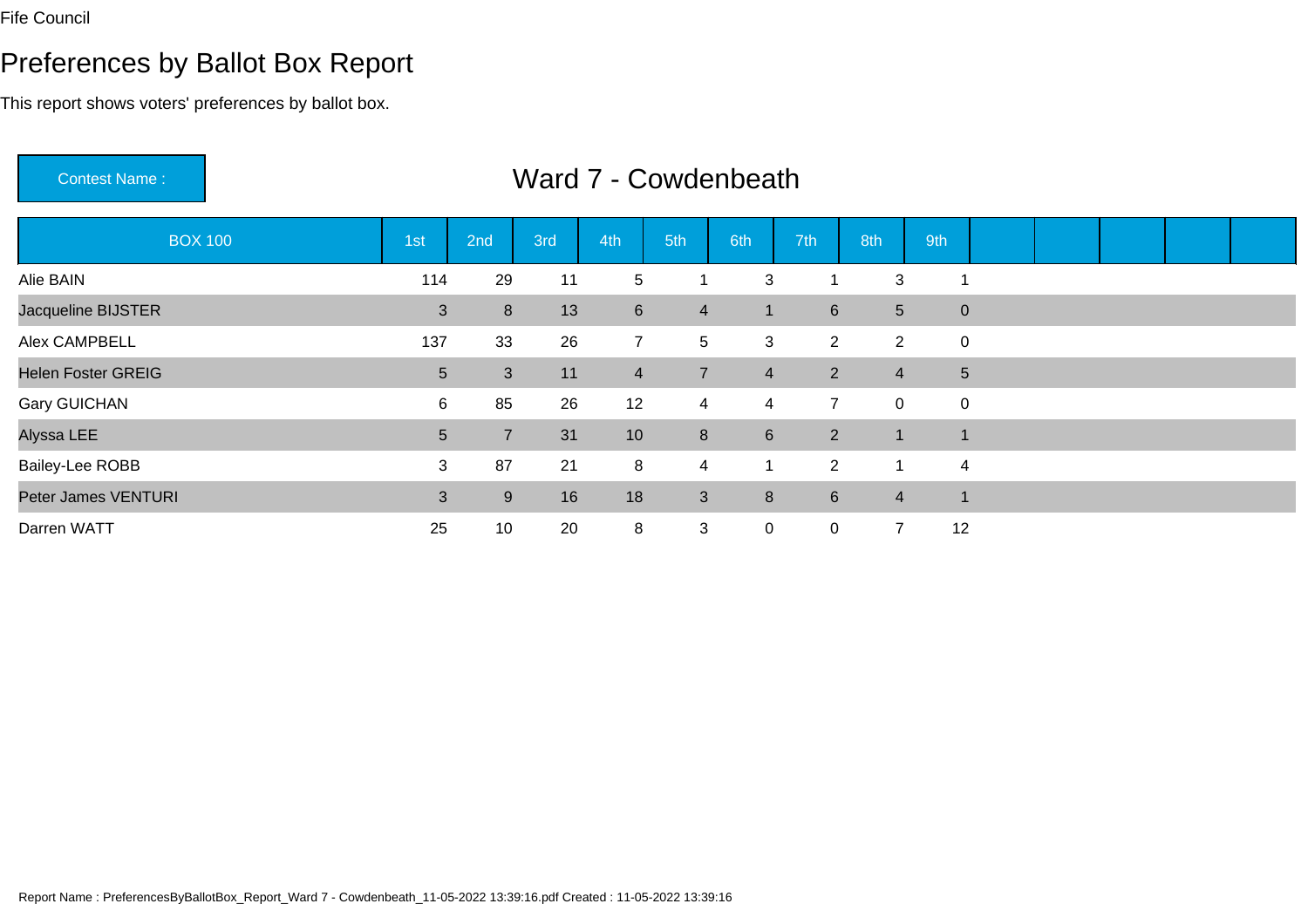Contest Name :

#### Preferences by Ballot Box Report

This report shows voters' preferences by ballot box.

BOX 101 1st 2nd 3rd 4th 5th 6th 7th 8th 9th Alie BAINN 109 34 16 3 6 0 0 3 2 Jacqueline BIJSTER <sup>5</sup> <sup>6</sup> <sup>13</sup> <sup>5</sup> <sup>5</sup> <sup>10</sup> <sup>4</sup> <sup>5</sup> <sup>5</sup> Alex CAMPBELLL 23 124 31 23 17 4 4 3 0 2 Helen Foster GREIG2 5 5 2 5 4 9 7 7 Gary GUICHANN 3 77 21 20 14 3 0 4 0 Alyssa LEE <sup>5</sup> <sup>10</sup> <sup>44</sup> <sup>16</sup> <sup>8</sup> <sup>5</sup> <sup>7</sup> <sup>3</sup> <sup>0</sup> Bailey-Lee ROBB <sup>12</sup> <sup>80</sup> <sup>29</sup> <sup>19</sup> <sup>4</sup> <sup>2</sup> <sup>0</sup> <sup>2</sup> <sup>2</sup> Peter James VENTURI $\overline{1}$  , and  $\overline{2}$  , and  $\overline{2}$  <sup>2</sup> <sup>18</sup> <sup>15</sup> <sup>7</sup> <sup>10</sup> <sup>10</sup> <sup>6</sup> <sup>1</sup> Darren WATTT 21 14 11 6 5 4 3 3 13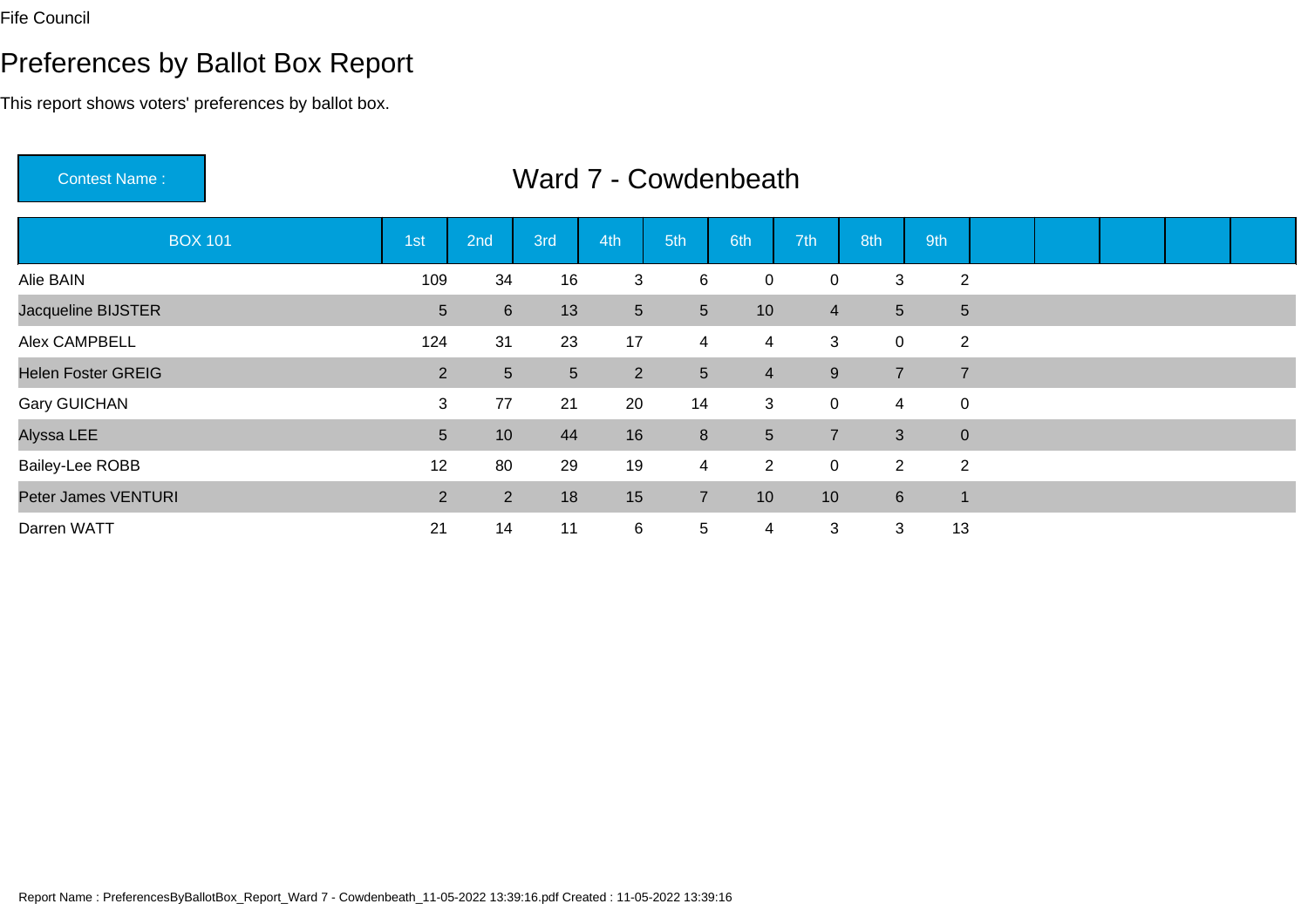# Preferences by Ballot Box Report

This report shows voters' preferences by ballot box.

Contest Name :

| <b>BOX 102</b>            | 1st                     | 2nd            | 3rd | 4th            | 5th              | 6th              | 7th             | 8th            | 9th            |  |  |  |
|---------------------------|-------------------------|----------------|-----|----------------|------------------|------------------|-----------------|----------------|----------------|--|--|--|
| Alie BAIN                 | 112                     | 27             | 15  | 4              |                  |                  | $\mathsf{O}$    | 2              | $\overline{0}$ |  |  |  |
| Jacqueline BIJSTER        | $\overline{\mathbf{4}}$ | $\overline{7}$ | 17  | 12             | $\overline{4}$   | 8                | 5 <sup>5</sup>  | $\overline{4}$ | $\overline{4}$ |  |  |  |
| Alex CAMPBELL             | 134                     | 27             | 25  | 8              | 9                | $2^{\circ}$      | 6               | $\overline{2}$ | 1              |  |  |  |
| <b>Helen Foster GREIG</b> | $\overline{\mathbf{4}}$ | 9              | 10  | 10             | $\boldsymbol{9}$ | $6 \overline{6}$ | 8 <sup>°</sup>  | 9              | $9\,$          |  |  |  |
| <b>Gary GUICHAN</b>       | $\overline{7}$          | 86             | 28  | 15             | 9                | 6                | $5\overline{)}$ | 11             | 1              |  |  |  |
| Alyssa LEE                | $6 \overline{6}$        | 13             | 36  | 19             | 15               | $\overline{4}$   | $5\overline{)}$ | 1              | $\overline{0}$ |  |  |  |
| <b>Bailey-Lee ROBB</b>    | 10                      | 93             | 23  | 14             | $\overline{4}$   | 1                | 3               | $\mathbf 0$    | $\overline{0}$ |  |  |  |
| Peter James VENTURI       | 6                       | $\overline{4}$ | 16  | 15             | 10               | 21               | 10              | 6              | $\overline{0}$ |  |  |  |
| Darren WATT               | 33                      | 15             | 23  | $\overline{7}$ | $\overline{2}$   | 1                | 3               | 9              | 24             |  |  |  |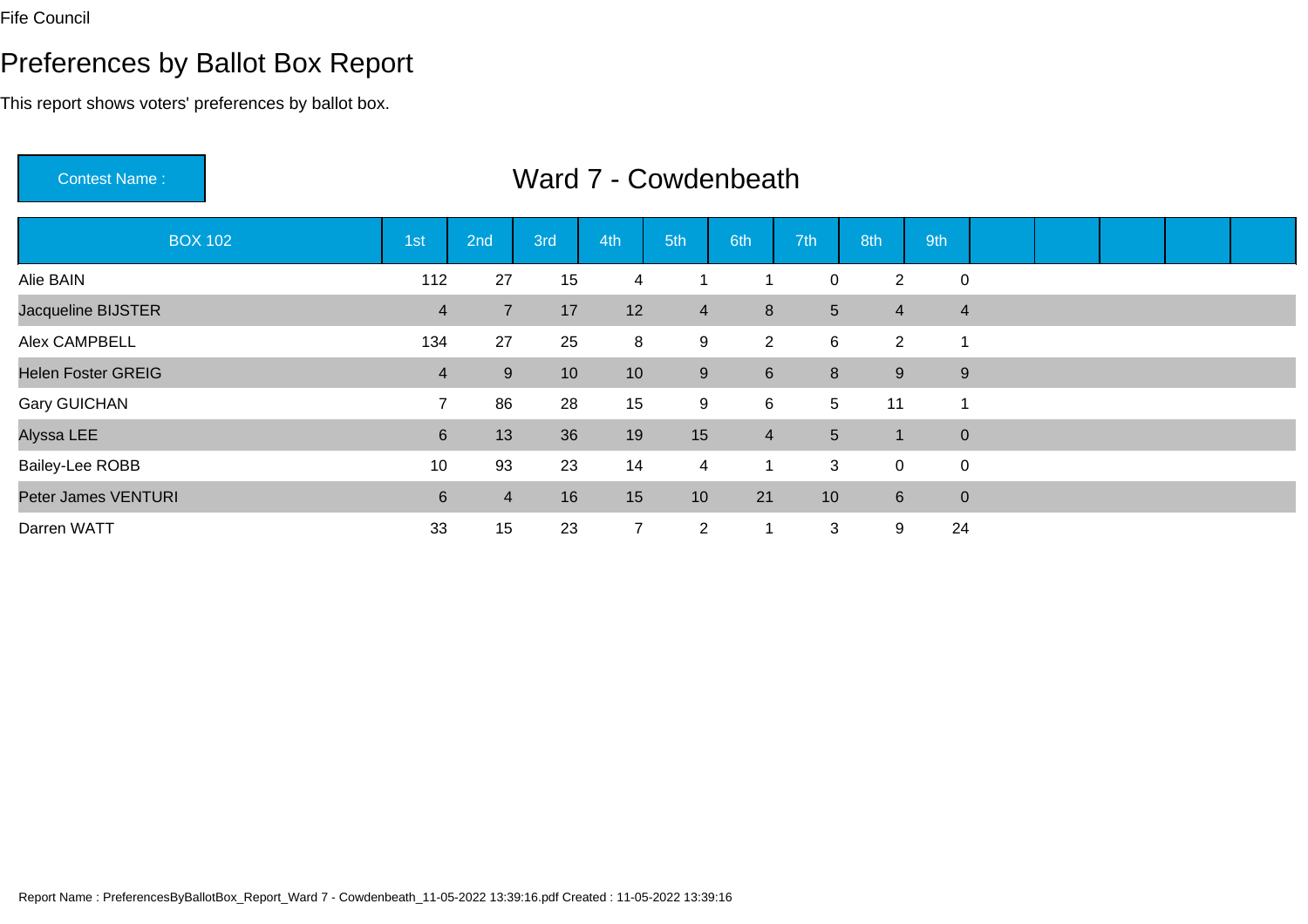# Preferences by Ballot Box Report

This report shows voters' preferences by ballot box.

Contest Name :

| <b>PV007 045</b>          | 1st            | 2nd | 3rd | 4th            | 5th             | 6th            | 7th            | 8th            | 9th                     |  |  |  |
|---------------------------|----------------|-----|-----|----------------|-----------------|----------------|----------------|----------------|-------------------------|--|--|--|
| Alie BAIN                 | 104            | 37  | 26  | 11             |                 | 4              | 3              | 6              | 5                       |  |  |  |
| Jacqueline BIJSTER        | 5              | 3   | 14  | $\overline{7}$ | 10              | 2 <sup>1</sup> | 12             | 10             | 9                       |  |  |  |
| Alex CAMPBELL             | 182            | 86  | 37  | 16             | $\overline{2}$  | $\overline{2}$ | 3              | $\overline{2}$ | $\mathbf 0$             |  |  |  |
| <b>Helen Foster GREIG</b> | $\overline{4}$ | 9   | 15  | 10             | 9               | 8              | $\overline{4}$ | $\bf 8$        | $6\phantom{1}$          |  |  |  |
| <b>Gary GUICHAN</b>       | 50             | 152 | 53  | 14             | $5\phantom{.0}$ | 4              | 3              | $\overline{2}$ | $\overline{2}$          |  |  |  |
| Alyssa LEE                | $\overline{7}$ | 11  | 41  | $\overline{7}$ | 15              | 9              | $\overline{7}$ | $\,6$          | $\overline{\mathbf{A}}$ |  |  |  |
| <b>Bailey-Lee ROBB</b>    | 16             | 82  | 20  | 13             | 10              | 3              | 4              | 3              | $\overline{4}$          |  |  |  |
| Peter James VENTURI       | 10             | 20  | 35  | 27             | $6\phantom{1}$  | 15             | 5 <sup>5</sup> | 5              | $\overline{0}$          |  |  |  |
| Darren WATT               | 91             | 21  | 36  | 6              | $\overline{4}$  | 3              | 3              | $\overline{2}$ | 16                      |  |  |  |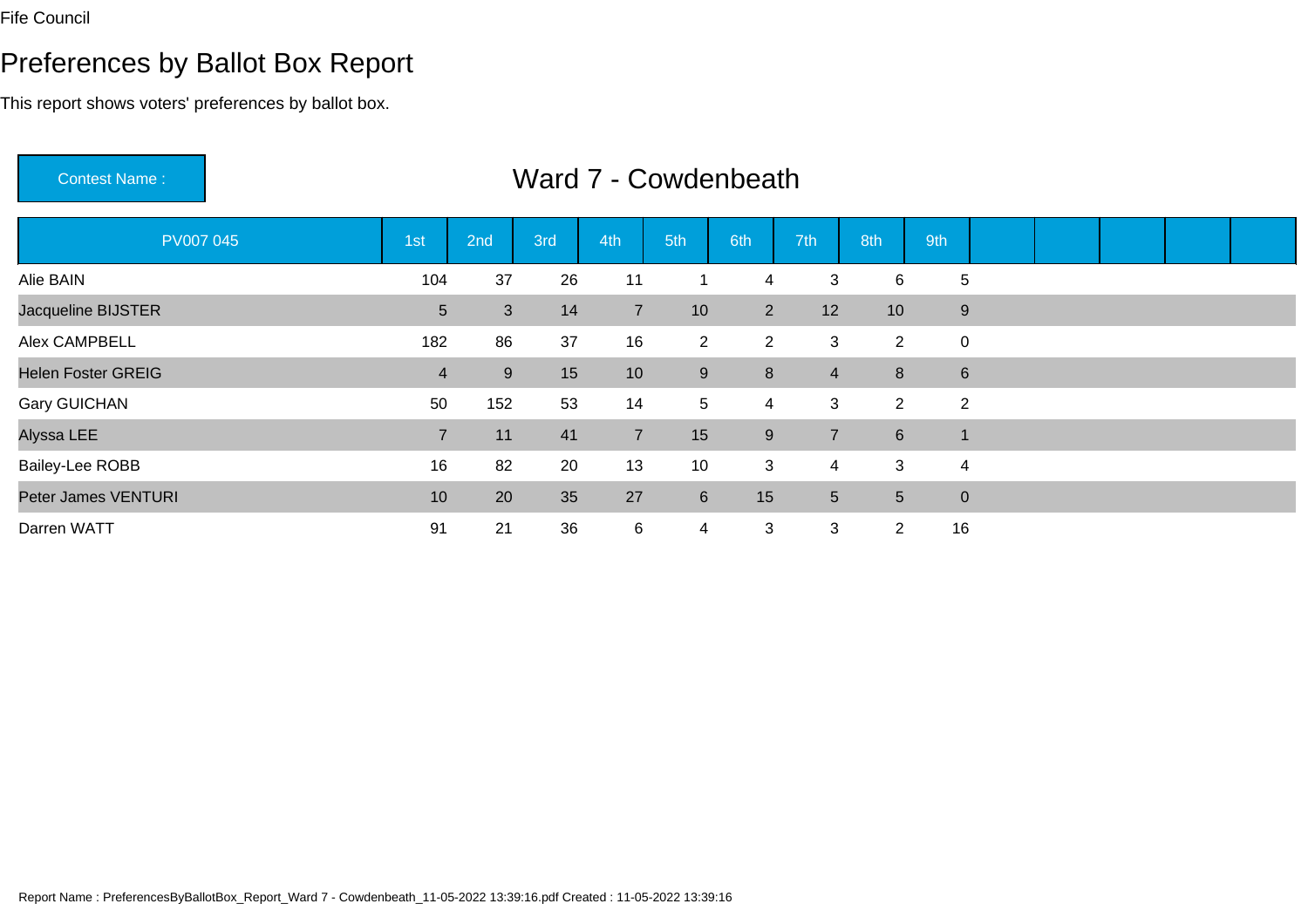Contest Name :

# Preferences by Ballot Box Report

This report shows voters' preferences by ballot box.

| <b>PV007 046</b>          | 1st            | 2nd            | 3rd | 4th             | 5th            | 6th            | 7th             | 8th            | 9th            |  |  |  |
|---------------------------|----------------|----------------|-----|-----------------|----------------|----------------|-----------------|----------------|----------------|--|--|--|
| Alie BAIN                 | 140            | 39             | 20  | 10              | 3              |                | 3               | 6              | $\overline{2}$ |  |  |  |
| Jacqueline BIJSTER        | 6              | 11             | 19  | 8 <sup>°</sup>  | $\overline{4}$ | $2^{\circ}$    | $\overline{7}$  | $\overline{7}$ | $\overline{5}$ |  |  |  |
| Alex CAMPBELL             | 167            | 92             | 47  | 15              | 8              | $\overline{0}$ | 3               | $\mathbf 0$    |                |  |  |  |
| <b>Helen Foster GREIG</b> | $\overline{4}$ | $\overline{7}$ | 22  | 10              | 6              | $\overline{7}$ | 1               | $6\phantom{1}$ | $\overline{4}$ |  |  |  |
| <b>Gary GUICHAN</b>       | 43             | 121            | 43  | 27              | 12             | $\overline{7}$ | $\overline{2}$  | 3              | $\pmb{0}$      |  |  |  |
| Alyssa LEE                | $\overline{7}$ | 9              | 41  | 14              | $9\,$          | 11             | $5\overline{)}$ | 5 <sup>5</sup> | $\mathbf 0$    |  |  |  |
| <b>Bailey-Lee ROBB</b>    | 19             | 111            | 32  | 10 <sup>°</sup> | 3              | 1              | 6               | 3              | $\overline{4}$ |  |  |  |
| Peter James VENTURI       | 5 <sup>5</sup> | 19             | 28  | 25              | 10             | $\overline{7}$ | $\overline{7}$  | 5 <sup>5</sup> | $\mathbf 0$    |  |  |  |
| Darren WATT               | 97             | 16             | 32  | 8               | 4              | 3              | $\overline{2}$  |                | 19             |  |  |  |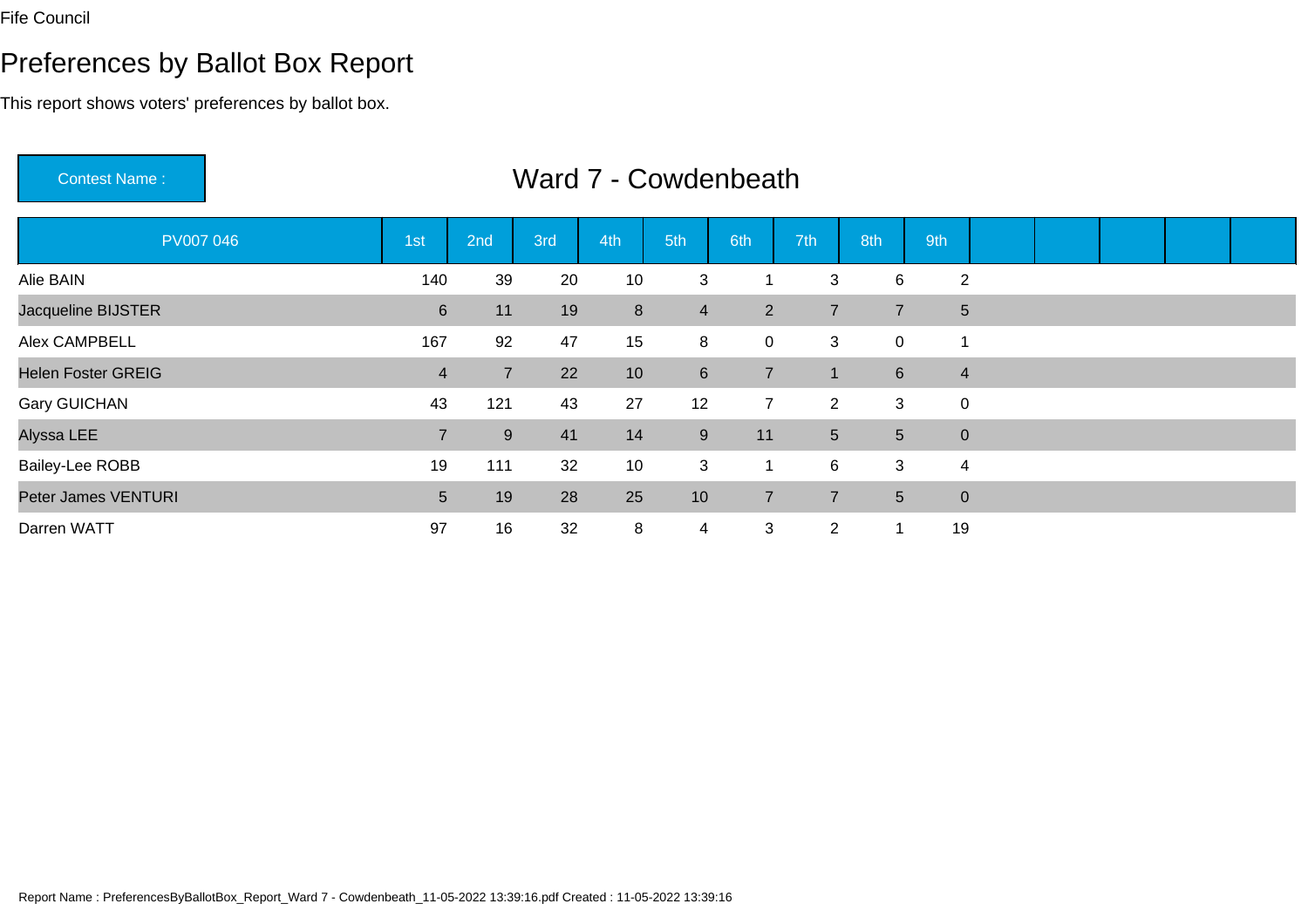# Preferences by Ballot Box Report

This report shows voters' preferences by ballot box.

Contest Name :

| PV007 047                 | 1st            | 2nd             | 3rd | 4th            | 5th             | 6th            | 7th             | 8th            | 9th                     |  |  |  |
|---------------------------|----------------|-----------------|-----|----------------|-----------------|----------------|-----------------|----------------|-------------------------|--|--|--|
| Alie BAIN                 | 110            | 49              | 29  | 8              | 3               | 4              | 3               | 3              | 3                       |  |  |  |
| Jacqueline BIJSTER        | $6\phantom{.}$ | $6\overline{6}$ | 15  | 13             | 8               | 6              | $6\overline{6}$ | $\overline{7}$ | $\overline{7}$          |  |  |  |
| Alex CAMPBELL             | 185            | 79              | 41  | 16             | $5\phantom{.0}$ | 6              | $\overline{2}$  | 3              | $\mathbf 0$             |  |  |  |
| <b>Helen Foster GREIG</b> | $\overline{2}$ | 9               | 14  | $\overline{7}$ | 9               | 8              | 8 <sup>°</sup>  | $\overline{7}$ | 8                       |  |  |  |
| <b>Gary GUICHAN</b>       | 40             | 144             | 43  | 20             | 15              | 5              | $\overline{7}$  | $\overline{2}$ | 1                       |  |  |  |
| Alyssa LEE                | 12             | 12              | 48  | 15             | $\overline{7}$  | $\overline{7}$ | 5 <sup>5</sup>  | $\overline{2}$ | $\overline{4}$          |  |  |  |
| <b>Bailey-Lee ROBB</b>    | 27             | 86              | 31  | 19             | 6               | 2 <sup>1</sup> | 5               | 4              | 3                       |  |  |  |
| Peter James VENTURI       | 6              | 26              | 31  | 29             | 12              | 14             | $\overline{4}$  | $\,6\,$        | $\overline{\mathbf{A}}$ |  |  |  |
| Darren WATT               | 101            | 22              | 47  | 6              | $\overline{2}$  | $\overline{2}$ | 4               | 8              | 14                      |  |  |  |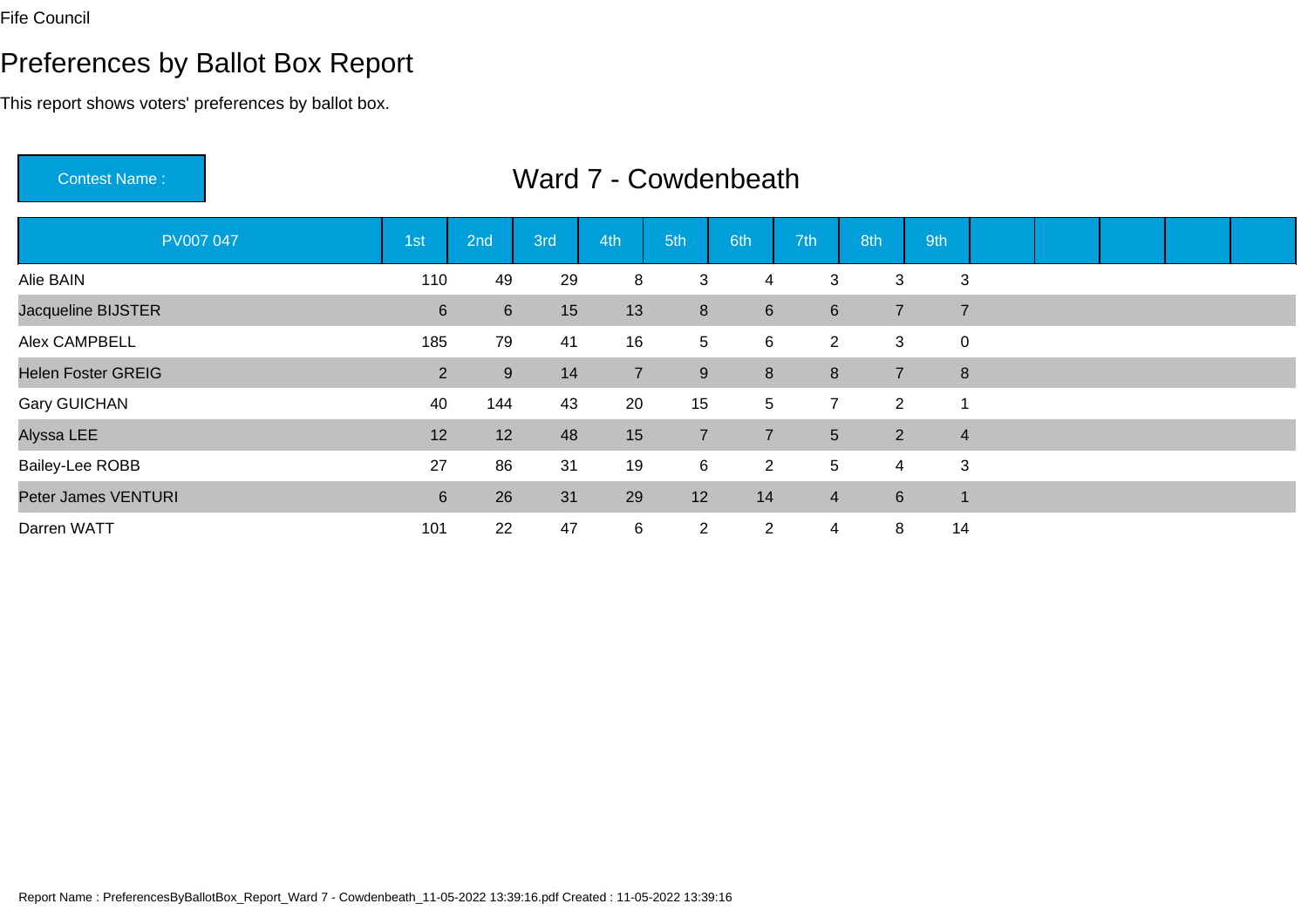Contest Name :

# Preferences by Ballot Box Report

This report shows voters' preferences by ballot box.

| <b>PV007 048</b>          | 1st            | 2nd             | 3rd | 4th            | 5th            | 6th             | 7th          | 8th            | 9th                     |  |  |  |
|---------------------------|----------------|-----------------|-----|----------------|----------------|-----------------|--------------|----------------|-------------------------|--|--|--|
| Alie BAIN                 | 126            | 51              | 20  | $\overline{7}$ | 3              | $\overline{2}$  | 2            | 11             | $\overline{2}$          |  |  |  |
| Jacqueline BIJSTER        | $\overline{4}$ | $5\overline{)}$ | 14  | 11             | 9              | 5 <sup>5</sup>  | 10           | 8              | 12                      |  |  |  |
| Alex CAMPBELL             | 155            | 71              | 58  | 12             | 10             | 8               | 4            | $\overline{2}$ | $\mathbf 0$             |  |  |  |
| <b>Helen Foster GREIG</b> | $\overline{4}$ | 11              | 8   | 8              | 9              | 11              | 8            | 11             | $\bf 8$                 |  |  |  |
| <b>Gary GUICHAN</b>       | 36             | 128             | 45  | 31             | 8              | $6^{\circ}$     | 8            | 3              | $\mathbf 0$             |  |  |  |
| Alyssa LEE                | 15             | 13              | 51  | 16             | 11             | 10 <sup>1</sup> | 8            | 8              | $\overline{2}$          |  |  |  |
| <b>Bailey-Lee ROBB</b>    | 25             | 94              | 30  | 19             | $\overline{2}$ | $\overline{7}$  | 9            | 3              | $\overline{\mathbf{4}}$ |  |  |  |
| Peter James VENTURI       | 11             | 19              | 27  | 33             | 20             | 11              | $\mathbf{3}$ | 5 <sup>5</sup> | $\mathbf 0$             |  |  |  |
| Darren WATT               | 88             | 20              | 31  | 9              | 4              | 4               | 6            | 3              | 25                      |  |  |  |